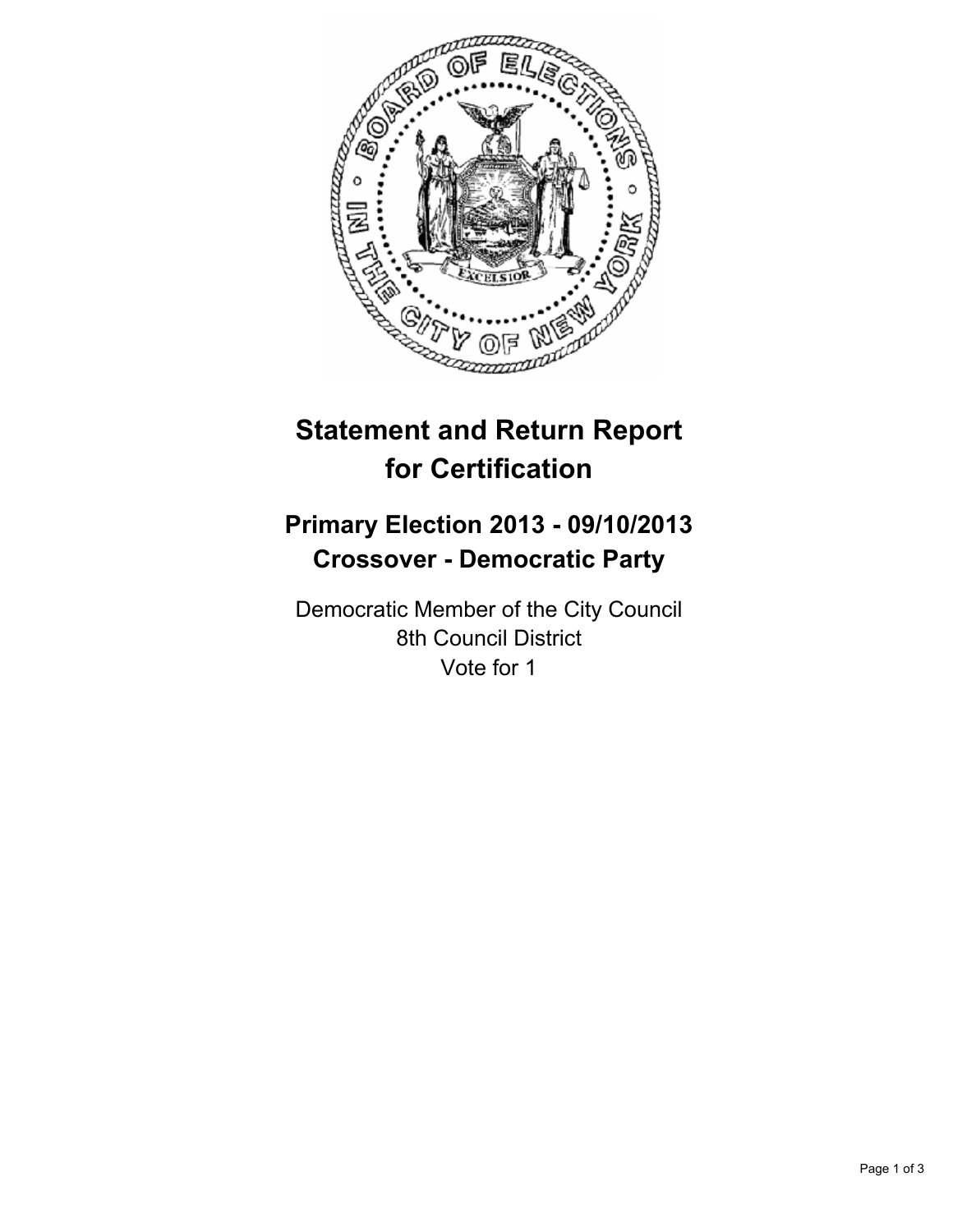

## **New York County**

| EMERGENCY                    | 158   |
|------------------------------|-------|
| ABSENTEE/MILITARY            | 214   |
| FEDERAL                      | 0     |
| SPECIAL PRESIDENTIAL         | 0     |
| <b>AFFIDAVIT</b>             | 137   |
| RALINA CARDONA               | 891   |
| <b>SEAN GARDNER</b>          | 701   |
| <b>GWEN GOODWIN</b>          | 578   |
| TAMIKA HUMPHREYS             | 675   |
| <b>MELISSA MARK-VIVERITO</b> | 2,749 |
| EDWARD N. SANTOS             | 870   |
| ANNABEL PALMA (WRITE-IN)     | 1     |
| SEAN GARDNER (WRITE-IN)      | 1     |
| TRISTAN MURRAY (WRITE-IN)    | 1     |
| <b>Total Votes</b>           | 6,467 |

### **Bronx County**

| <b>EMERGENCY</b>            | 103   |
|-----------------------------|-------|
| ABSENTEE/MILITARY           | 78    |
| <b>FEDERAL</b>              | 0     |
| <b>SPECIAL PRESIDENTIAL</b> | 0     |
| <b>AFFIDAVIT</b>            | 89    |
| RALINA CARDONA              | 1,008 |
| <b>SEAN GARDNER</b>         | 285   |
| <b>GWEN GOODWIN</b>         | 408   |
| <b>TAMIKA HUMPHREYS</b>     | 540   |
| MELISSA MARK-VIVERITO       | 1,019 |
| EDWARD N. SANTOS            | 840   |
| <b>Total Votes</b>          | 4,100 |